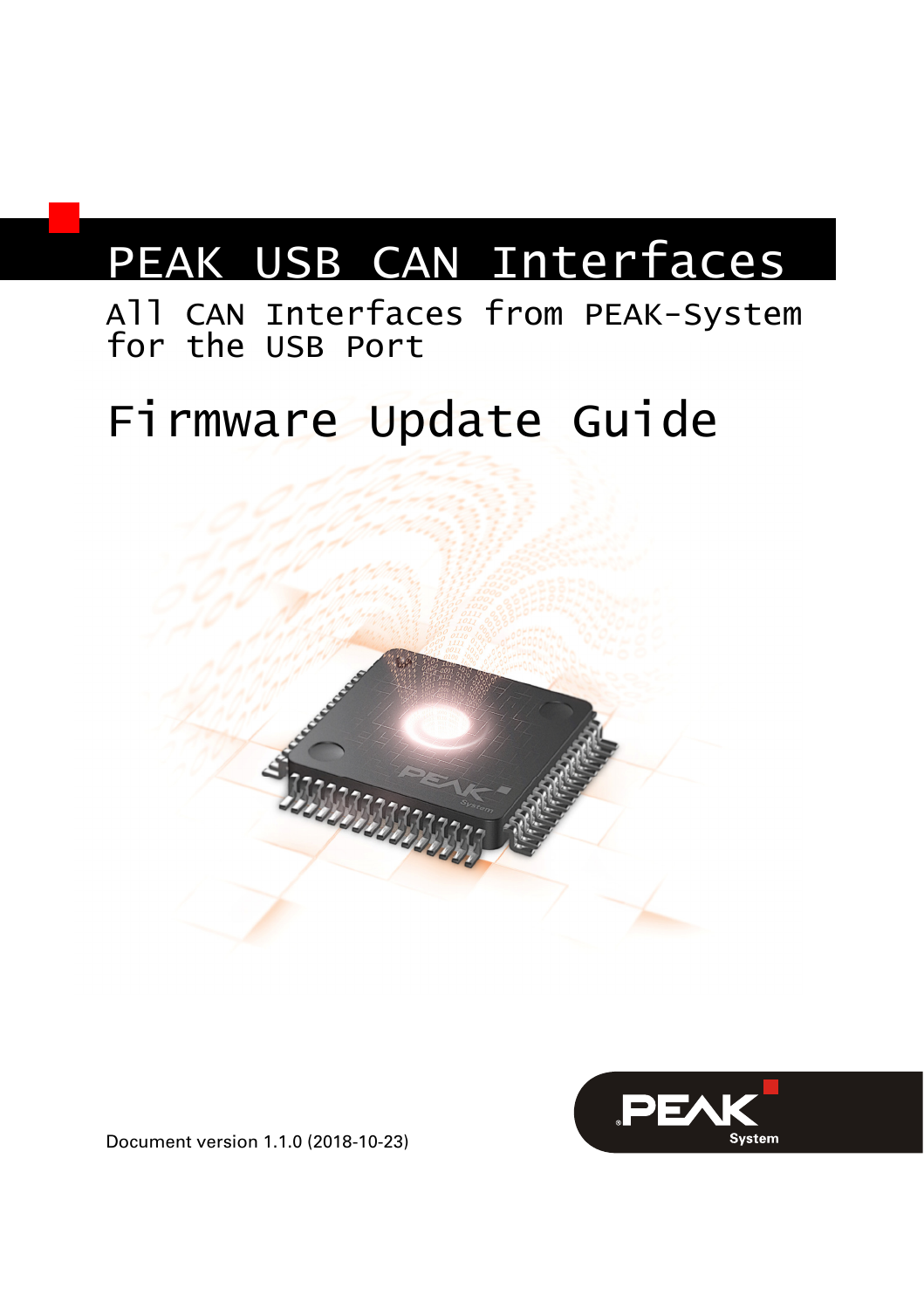

### 1 Introduction

This guide is about the update procedure of the firmware on USB CAN interfaces from PEAK-System.

Please, read the each chapter of this guide.

**f** Important note: Incorrect application of this guide may cause the USB CAN interface to stop working.

#### 1.1 Relevant Products

| <b>Product Name</b> | Model                                         | Part number                               |
|---------------------|-----------------------------------------------|-------------------------------------------|
| PCAN-Chip USB       | incl. Evaluation Board                        | IPEH-004025<br>IPEH-004025-EVAL           |
| <b>PCAN-USB</b>     | from ser. no. 200000,<br>incl. opto-decoupled | IPEH-002021<br>IPEH-002022                |
| <b>PCAN-USB FD</b>  |                                               | IPEH-004022                               |
| PCAN-USB Pro FD     |                                               | IPEH-004061                               |
| PCAN-USB X6         | all models                                    | IPEH-004062<br>IPEH-004063<br>IPEH-004064 |

### 1.2 Prerequisites

- $\sim$  Operating system Windows 10, 8.1, or 7 (32/64-bit)
- $\blacksquare$  Windows driver software from PEAK-System for USB CAN interfaces is already installed

**Tip:** You can download the current version of the driver package from our website: [www.peak-system.com/quick/DrvSetup](https://www.peak-system.com/quick/DrvSetup)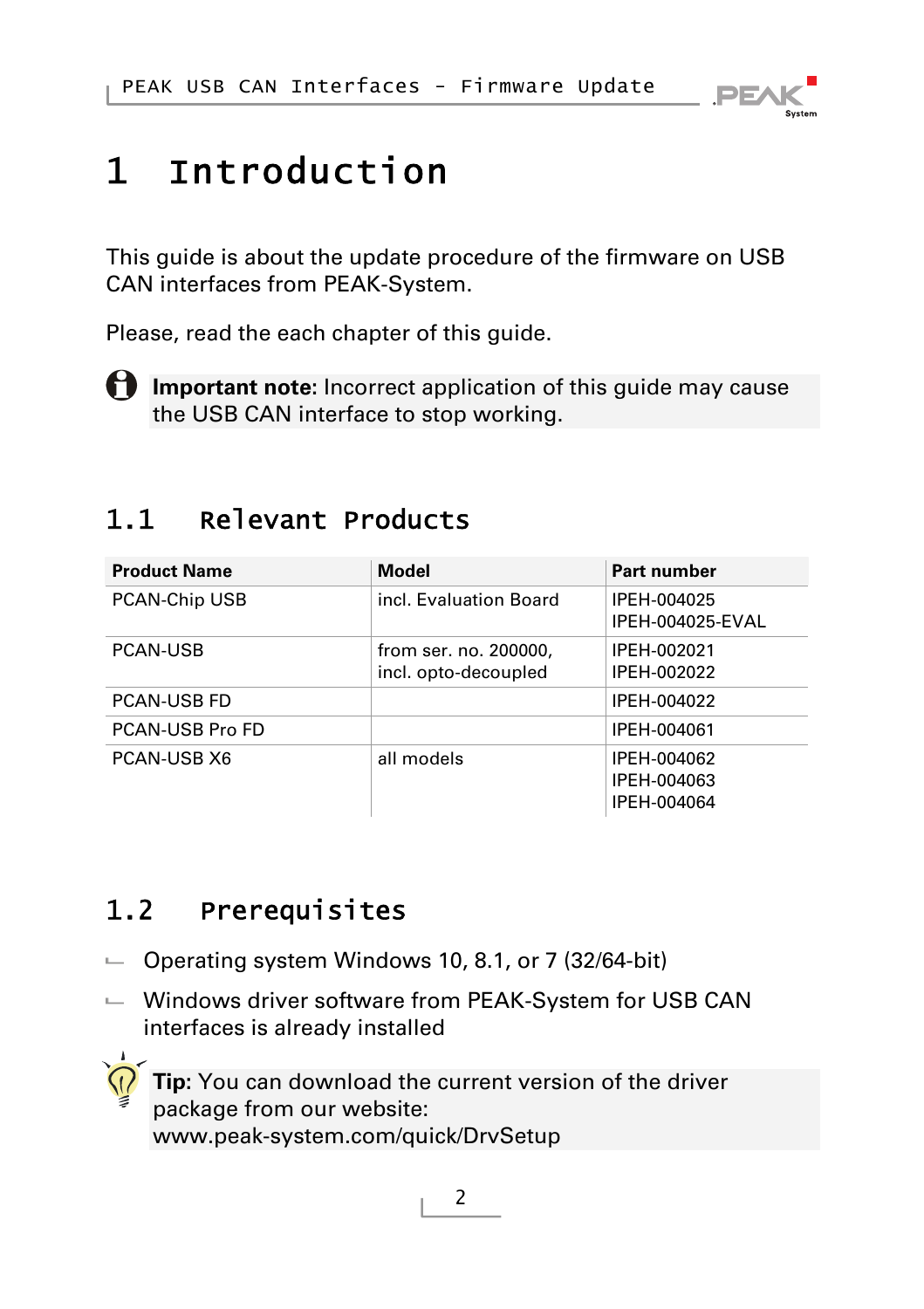

### 2 Determine Firmware Status

- Do the following to determine the version of the firmware on your USB CAN interface:
	- 1. Connect the USB CAN interface to the Windows computer.
	- 2. Open the Windows Start menu, type "peakcpl" into the search field, and press the Enter key.

The window **Properties of PEAK Hardware** opens.

3. On the **CAN Hardware** tab, in the right column, read the **Firmware** version of your connected USB CAN interface.

|                      | Properties of PEAK Hardware |                                                           |                      | × |
|----------------------|-----------------------------|-----------------------------------------------------------|----------------------|---|
| <b>CAN Hardware</b>  | Drivers <b>APIs</b>         | About                                                     |                      |   |
|                      | <b>Active Device:</b>       | The following CAN hardware is installed on this computer: | $\checkmark$         |   |
| Hardware             |                             | Resources                                                 | Firmware             |   |
| <b>C</b> PCAN-USB FD |                             | Device Eh                                                 | 2.3.1                |   |
|                      |                             |                                                           |                      |   |
|                      |                             |                                                           |                      |   |
|                      |                             |                                                           |                      |   |
|                      |                             |                                                           |                      |   |
|                      |                             |                                                           |                      |   |
| Add                  | Delete                      | Change                                                    | Set Device Number    |   |
|                      |                             | Cancel<br>OK                                              | Help<br><b>Apply</b> |   |

Sample view for PCAN-USB FD with Firmware-Version 2.3.1

4. On the following website, you can check the version of the currently available firmware for your USB CAN interface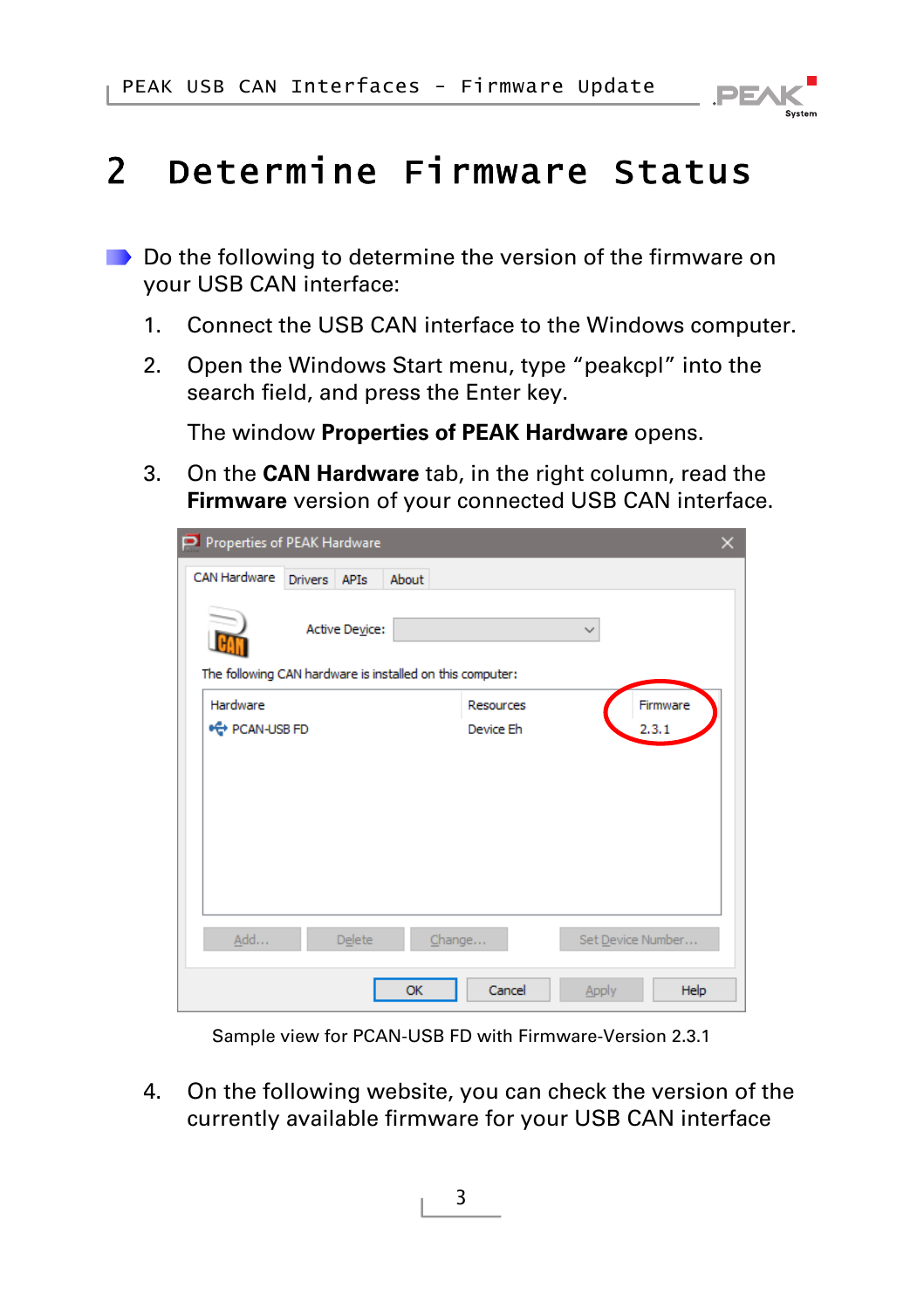

(table at the end of the page): [www.peak-system.com/quick/HW-Info](http://www.peak-system.com/quick/HW-Info) 

- 5. If the firmware version on the website is higher than the one of your USB CAN interface, continue with the following chapters.
- **Note:** You get the current firmware files for the update of your USB CAN interface (\*.bin) from our support.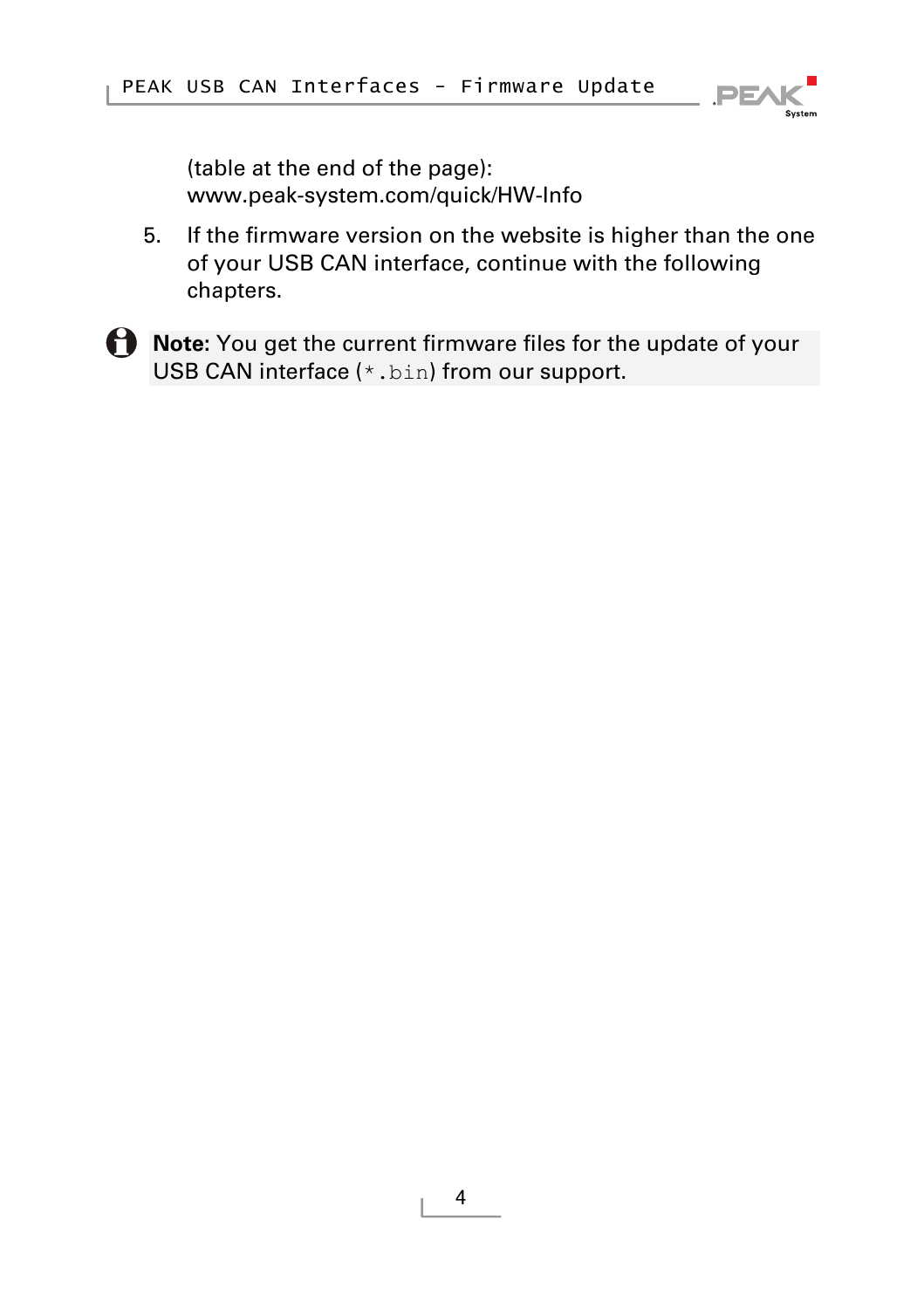

### 3 Prepare PCAN-USB (Pro) FD

This chapter refers to only the following USB CAN interfaces having the mentioned version of the firmware:

- $\blacksquare$  PCAN-USB FD (IPEH-004022), up to firmware version 2.2.1
- $\blacksquare$  PCAN-USB Pro FD (IPEH-004061), up to firmware version 2.2.1

If you use other USB CAN interfaces or if a later firmware version is already installed, skip this chapter and continue directly with chapter [4](#page-7-0) [on page 8.](#page-7-0)

The mentioned products with the relevant firmware status must be updated with a new bootloader in order to enable the following firmware update process. This is done with the PCAN-Flash program.

**P** Important note: The guide of this chapter does not work under Windows 10. Please, use Windows 8.1 or 7.

### 3.1 Prepare PCAN-Flash

You can download the current version of the PCAN-Flash program from our website:

[www.peak-system.com/quick/DLPFlash](http://www.peak-system.com/quick/DLPFlash)

Unzip the downloaded file to a directory of your choice.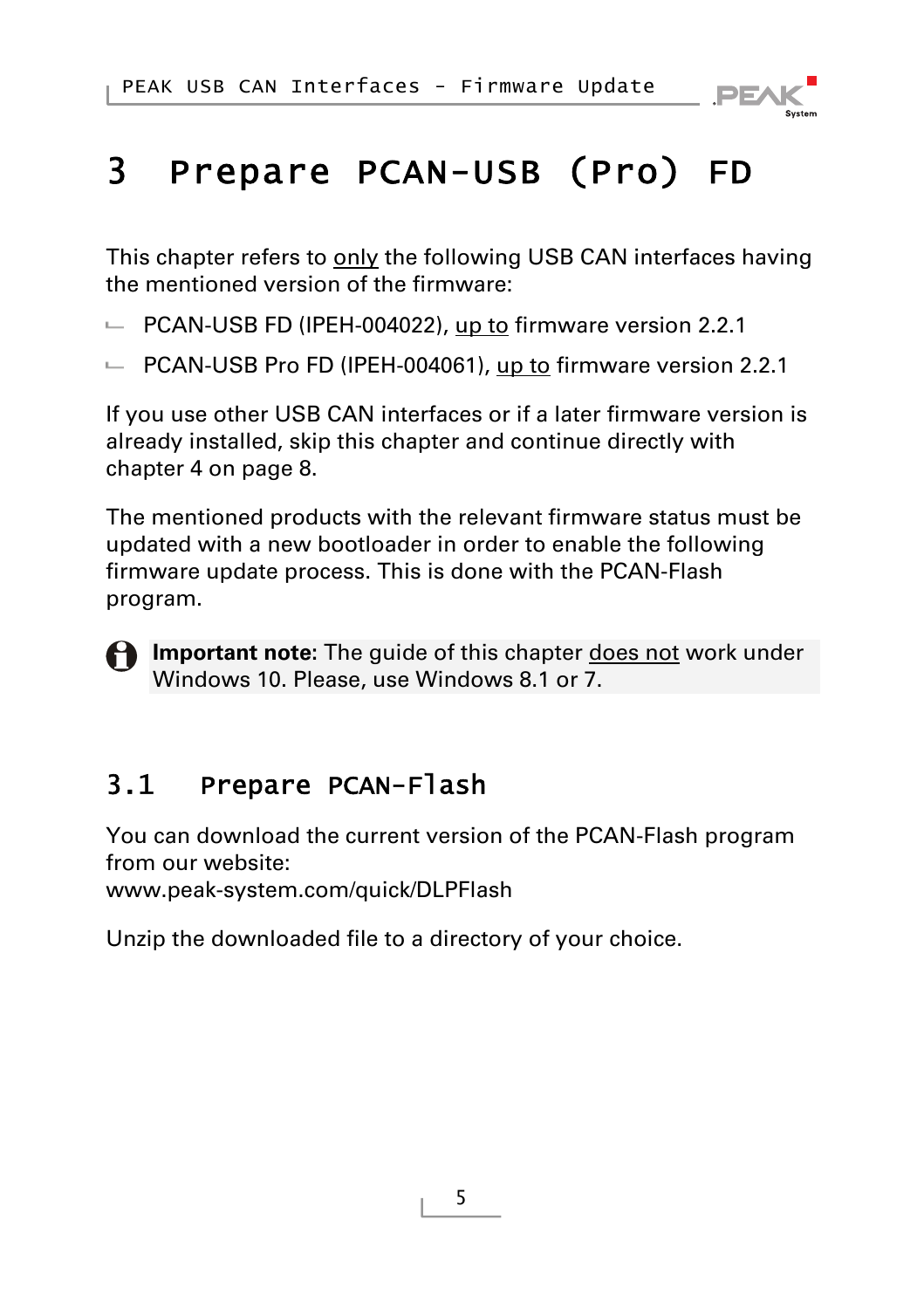

#### 3.2 Update the Bootloader

Do the following to update the bootloader:

- 1. Execute the program PcanFlash.exe.
- 2. Select the menu command **Application** > **Option**.

The **Options** dialog window opens.

- 3. In the **Hardware Profile** list, select your USB CAN interface (**PCAN-USB FD** or **PCAN-USB Pro FD**).
- 4. Click on the **…** button next to the **File name** field in order to select the file for updating the bootloader. According to the USB CAN interface, use on the following two files: PCAN-USB\_FD\_\_MSD\_loader\_upgrade.bin or PCAN-USB\_Pro\_FD\_\_MSD\_loader\_upgrade.bin
- 5. Confirm with **OK**.
- 6. Select the menu command **PCAN** > **Connect** in order to establish a connection to the USB CAN interface in the corresponding dialog window. Use the preset bitrate of 500 kbit/s. Confirm with **OK**.
- 7. Select the menu command **PCAN** > **Set USB to flash mode**.

After a few seconds, one or several LEDs on the USB CAN interface flicker orange.

8. Select the menu command **Module** > **Detect** in order to detect the USB CAN interface.

An entry for your interface appears in the main window.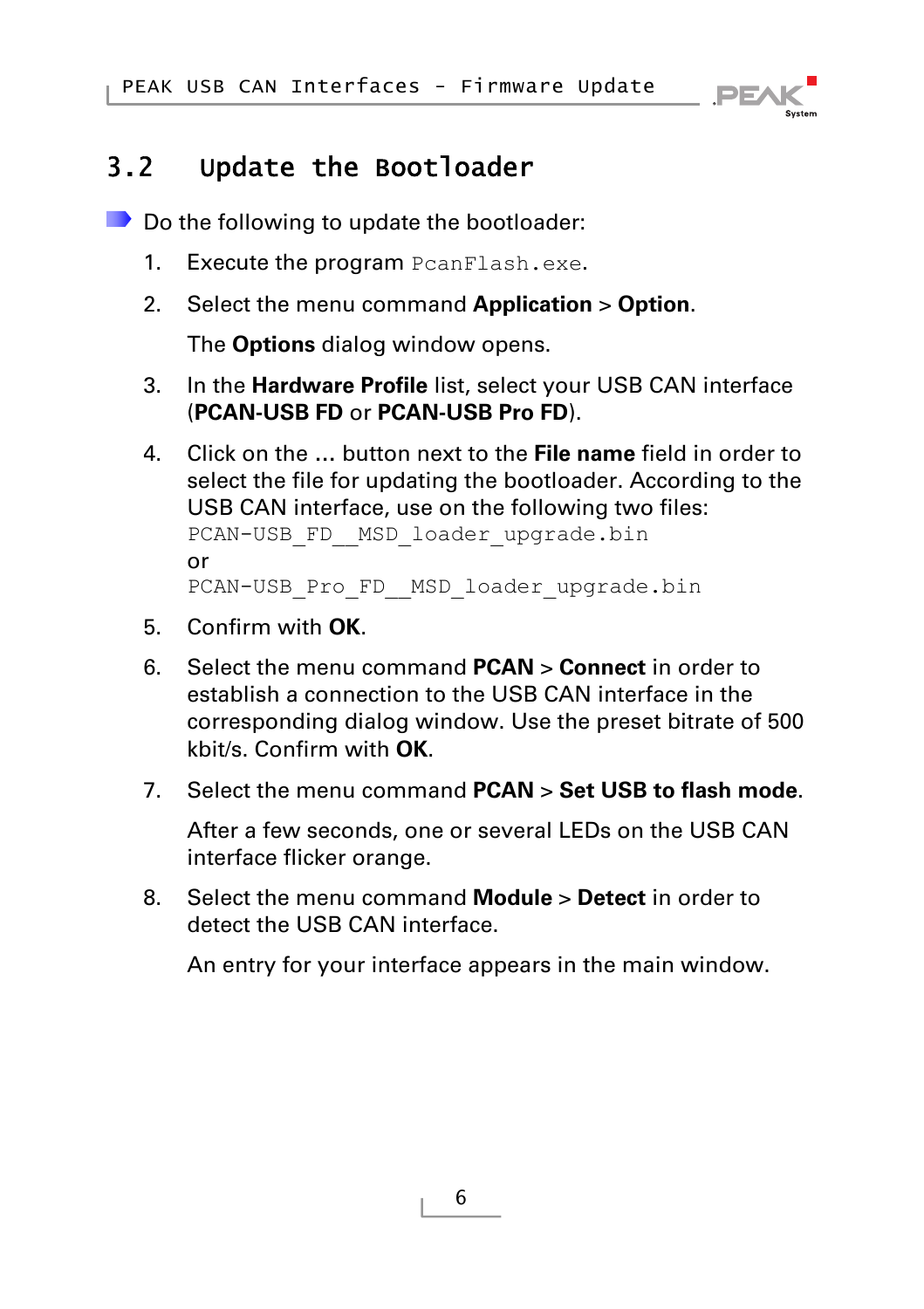

| <b>2</b> PCAN-Flash |                                                       |                   |             |         |             |        | o             | $\overline{\mathbf{x}}$<br>▣ |
|---------------------|-------------------------------------------------------|-------------------|-------------|---------|-------------|--------|---------------|------------------------------|
| Application         | PCAN Module Help                                      |                   |             |         |             |        |               |                              |
| 図面                  | $4 + \frac{1}{4}$ of FC $\triangleright$   0          |                   |             |         |             |        |               |                              |
| Module No.          | Hardware Type                                         | <b>Flash Type</b> |             | Version | Date        | Mode   | <b>Status</b> |                              |
|                     | PCAN-USB Pro FD                                       | USB_PRO_FD_Flash  |             | 1.00    | 8.2.2013    | active | Ok            |                              |
|                     |                                                       |                   |             |         |             |        |               |                              |
|                     |                                                       |                   |             |         |             |        |               |                              |
|                     |                                                       |                   |             |         |             |        |               |                              |
|                     |                                                       |                   |             |         |             |        |               |                              |
|                     |                                                       |                   |             |         |             |        |               |                              |
|                     |                                                       |                   |             |         |             |        |               |                              |
|                     |                                                       |                   |             |         |             |        |               |                              |
| Detecting           |                                                       |                   |             |         |             |        |               | ⋏                            |
| Detecting finished! |                                                       |                   |             |         |             |        |               |                              |
|                     |                                                       |                   |             |         |             |        |               |                              |
|                     |                                                       |                   |             |         |             |        |               |                              |
|                     | Connected to: PCAN-USB Pro FD, Channel 1 (500 kBit/s) |                   | Overruns: 0 |         | QXmtFull: 0 |        |               |                              |

Example of the PCAN-Flash windows with detected PCAN-USB Pro FD

- 9. Select the entry.
- 10. Select the menu command **Module** > **Program** in order to initiate the update process.

Observe the status indication at the bottom of the window. The process was successful if the last message to appear is "Flashing of module(s) finished!".

- 11. Close the PCAN-Flash program.
- 12. Disconnect the USB CAN interface from the PC, wait a few seconds, and connect it again to the PC.

One or several LEDS on the USB CAN interface flicker orange (activated bootloader). A new mass storage device with a drive letter appears on Windows.

13. In the following chapter, continue directly with section [4.2](#page-10-0) [on page 11](#page-10-0).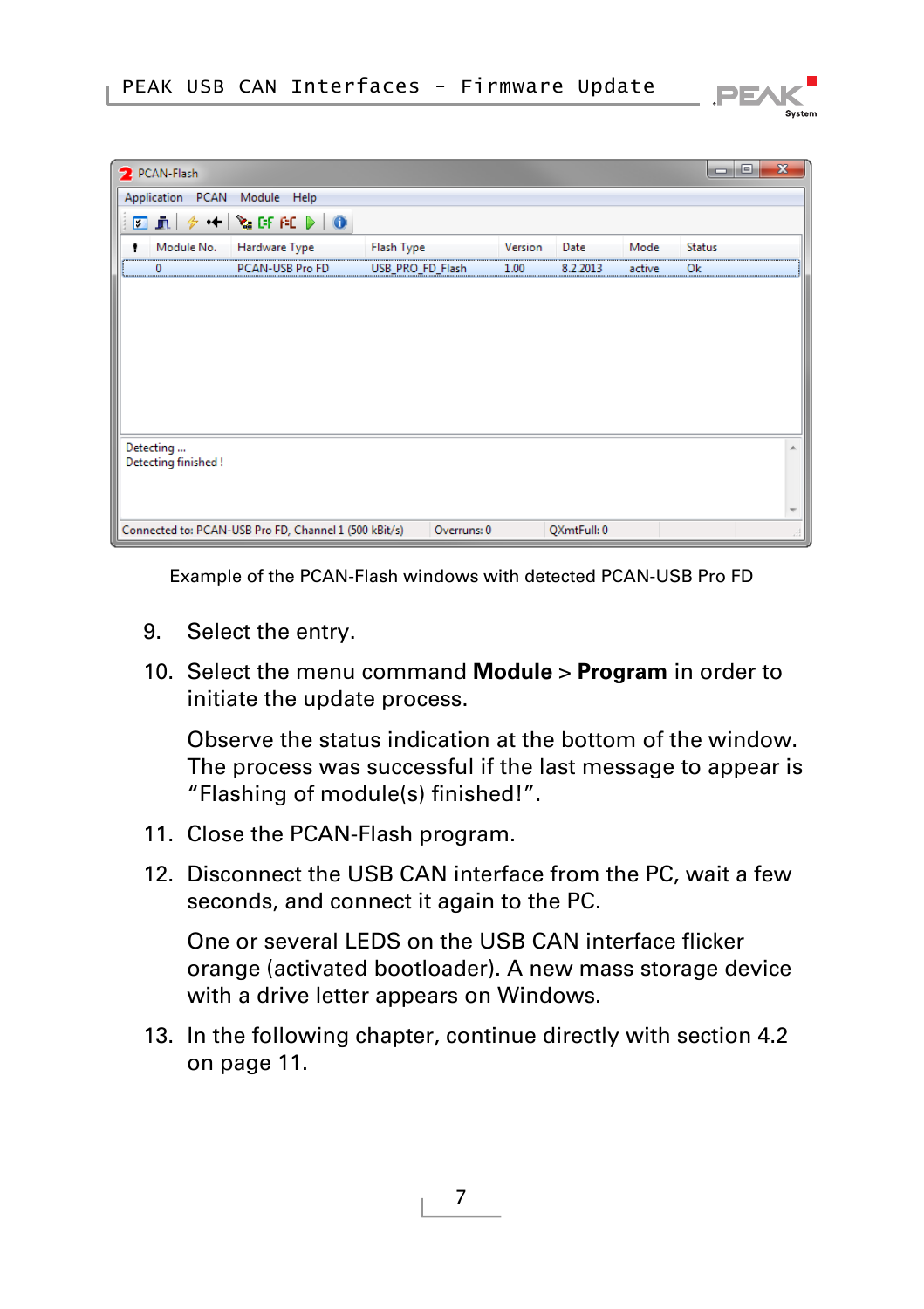

### <span id="page-7-0"></span>4 Update Firmware

In order to perform a firmware update, the bootloader in the USB CAN interface must be activated. Then, the interface appears as mass storage with a drive letter on Windows. The new firmware is transferred to the USB CAN interface by an easy-to-do copy action.



### 4.1 Activate Bootloader

For the activation of the bootloader, you need the Windows software PCAN-View from version 4.1.0.

■ Do the following to activate the bootloader:

- 1. Connect the USB CAN interface to the Windows computer.
- 2. Start the PCAN-View program.

The **Connect** dialog window appears (here with PCAN-USB Pro FD as example).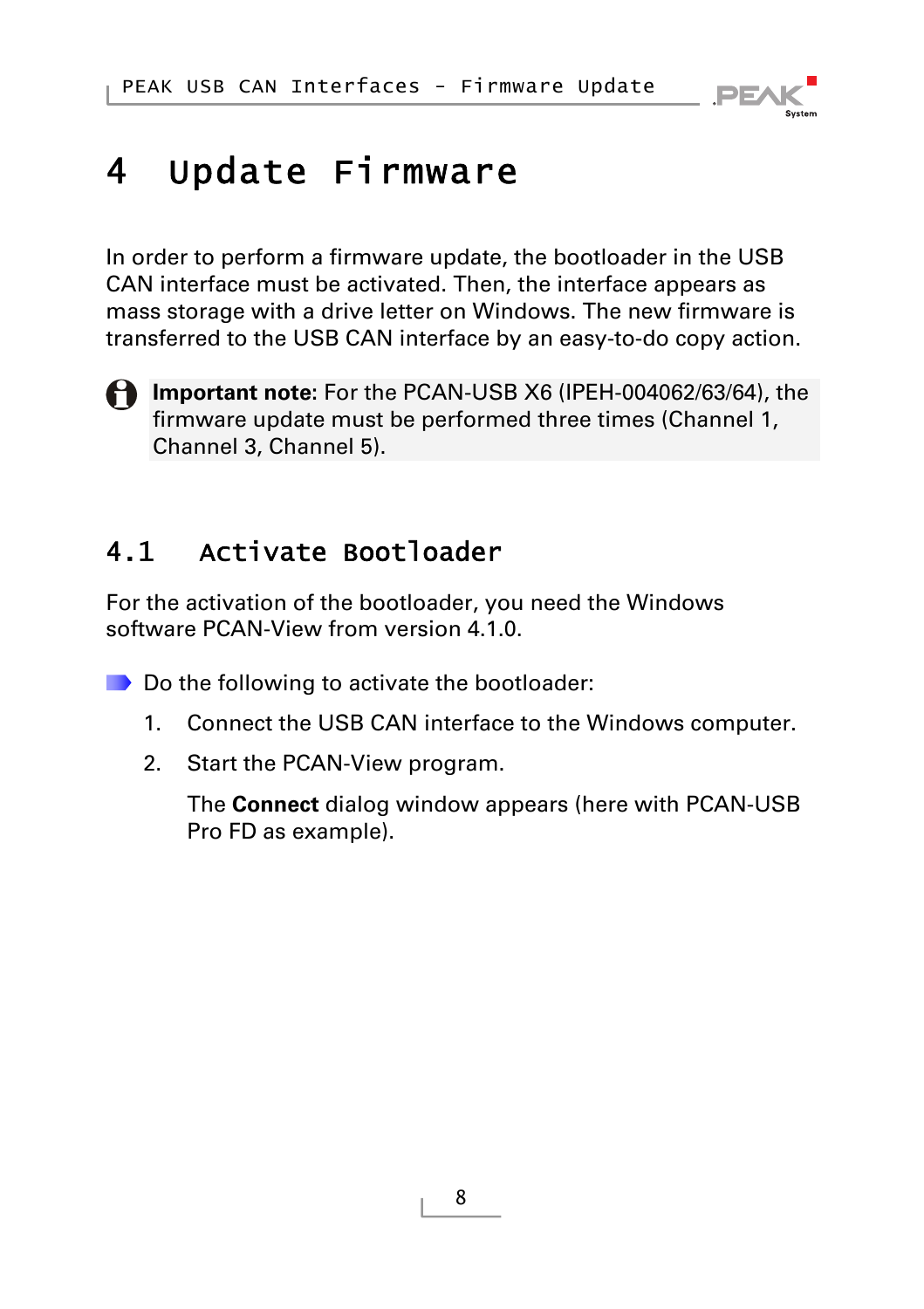



Example dialog window for connecting (here: PCAN-USB Pro FD)

3. Select CAN interface used by you (channel 1 for several channels, for PCAN-USB X6 channels 3 and 5 in further passes) and confirm with **OK**. Further settings are not relevant for this guide.

The main windows of PCAN-View shows the connection at the bottom in the status bar.

- 4. In the upper area, change to the tab which has your USB CAN interface's designation, e.g. **PCAN-USB FD**.
- 5. While keeping the Ctrl key pressed, do a double click with the mouse into an empty area of the window.

The **Update** button appears on the right of the firmware information.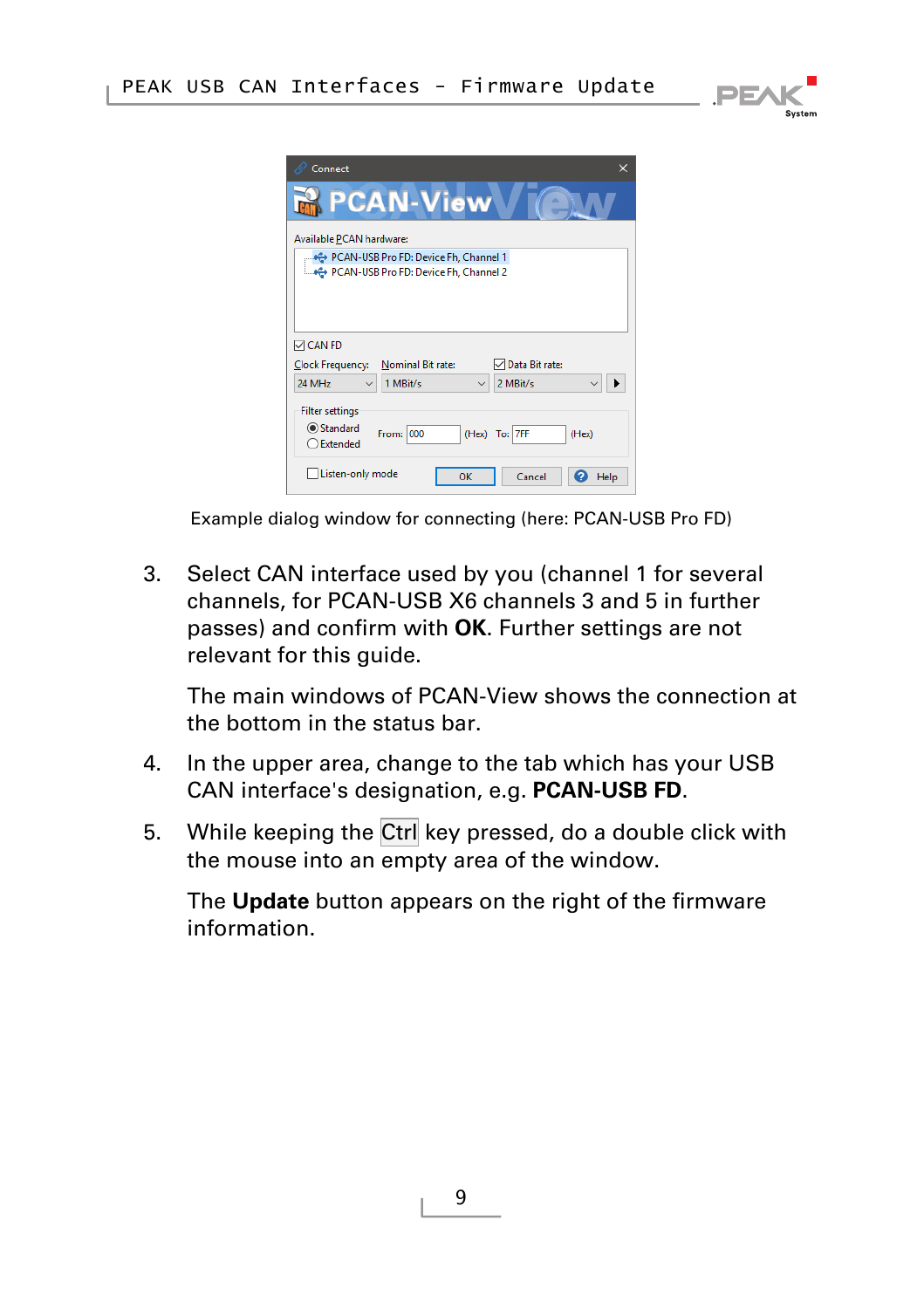

| PCAN-View                                                                                                      |                                                                                                                 |                                                                                       |  | О | ×           |  |  |
|----------------------------------------------------------------------------------------------------------------|-----------------------------------------------------------------------------------------------------------------|---------------------------------------------------------------------------------------|--|---|-------------|--|--|
| Transmit View Trace<br><b>File</b><br><b>CAN</b><br>Edit<br>Window                                             | Help                                                                                                            |                                                                                       |  |   |             |  |  |
| <b>∥ ◈ ◈ ← ☆ ☆ ☆ ☆ ☆ ☆ ☆ ☆ ☆ ☆ ☆ ☆ ☆ ☆ ↓ ↓ ☆ ☆</b>                                                             |                                                                                                                 |                                                                                       |  |   |             |  |  |
| Receive / Transmit   88 Trace   $\leftrightarrow$ PCAN-USB Pro FD   20 Bus Load                                |                                                                                                                 | <b>Error Generator</b><br>А                                                           |  |   |             |  |  |
| <b>PCAN-USB Pro FD</b>                                                                                         |                                                                                                                 |                                                                                       |  |   |             |  |  |
|                                                                                                                | Firmware:<br><b>Driver Version:</b><br>Number of Channels: 2<br><b>Used Channel:</b><br>Part No.:<br>Device ID: | Update<br>3.2 <sub>b</sub><br>4.1.3<br>1<br>IPEH-004061<br>Fh<br>Set<br>0 - FFFFFFFFh |  |   |             |  |  |
|                                                                                                                | CAN FD ISO-mode:                                                                                                | On<br><b>Disable</b>                                                                  |  |   |             |  |  |
| Connected to hardware PCAN-USB Pro FD, Channel 1 < <a> +</a> + Bit rate: 1 MBit/s / 2 MBit/s   Status: OK<br>o |                                                                                                                 |                                                                                       |  |   | Overruns: 0 |  |  |

Update button after Ctrl + double-click

6. Click on the **Update** button.

After a few seconds, one or several LEDs on the USB CAN interface flicker. A new mass storage device with a drive letter appears on Windows (USB drive).

The bootloader is now activated.